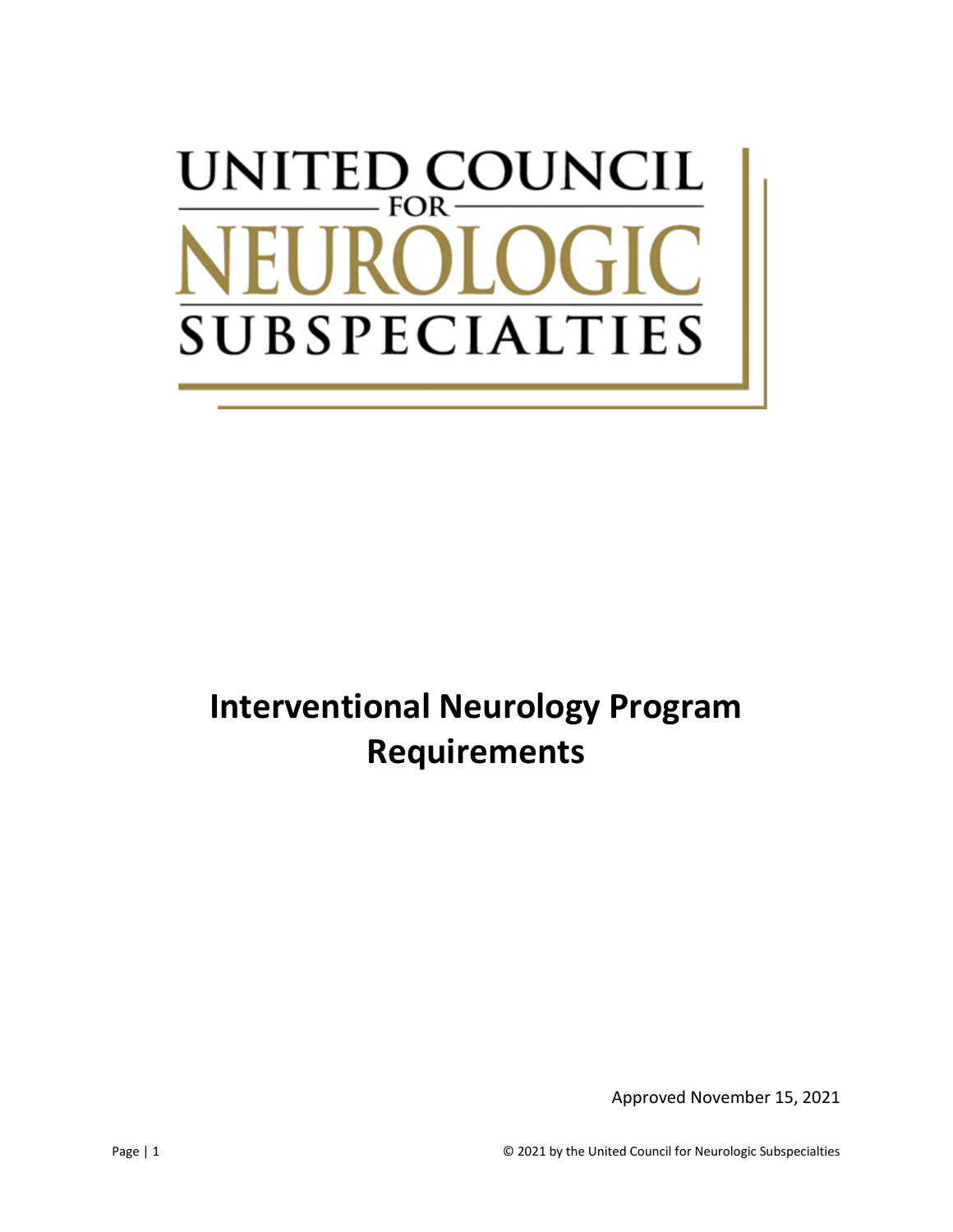#### **Interventional Neurology Program Requirements**

The common program requirements are standards required of accredited programs in all UCNS subspecialties. They are shown in **bold** typeface below. Requirements in regular typeface are defined by each subspecialty.

### **I. Introduction**

A. The subspecialty of Interventional Neurology is primarily concerned with the application of minimally invasive, catheter-based techniques for the treatment of patients with vascular disorders involving the brain, spinal cord, head and neck. Just like any other specialist in similar areas, the interventional neurologist assumes the primary care role for the patients that he/she evaluates and treats with such procedures. Therefore, the *Interventional Neurology Core Curriculum* provides the opportunity to acquire specialized knowledge in the fundamental concepts of the illnesses that require this type of treatment, in close concert with the technical aspects of the procedures required for the execution of such treatment. This subspecialty represents the natural expansion of expertise in the field of cerebrovascular disorders, and, as such, it demands as a prerequisite the completion of specialized postgraduate education in vascular neurology and/or neurocritical care.

The interventional neurologist must evaluate patients both in emergent and non-emergent settings, carefully weighing the benefit/risk ratio of applying neurointerventional procedures intended for the treatment or prevention of cerebrovascular catastrophes. Such responsibility requires in-depth knowledge of the disease processes themselves, the technical aspects of the planned procedures, and a keen understanding of how to match the two. Moreover, the interventional neurologist must be conversant with therapeutic strategies designed to support his/her patients, before, during, and after the completion of any neurointerventional procedure. In an eminently multidisciplinary context, he/she would be required to interact closely with other specialists, including emergency physicians, neurosurgeons, vascular surgeons, cardiologists, neuroradiologists, anesthesiologists, as well as with nurses and technologists directly involved in the care of these patients. The ultimate goal of treatment is the reversal of potentially catastrophic cerebrovascular emergencies (e.g., recanalization of acute large arterial cerebral occlusions with progressing ischemia), the containment of ongoing processes destined to induce increasing degrees of neurologic injury (e.g., endovascular treatment of ruptured aneurysms), or the prevention of future potentially disabling events (e.g., stenting of severely stenotic lesions).

Educational programs in Interventional Neurology must exist in the context of comprehensive cerebrovascular centers, conducive to the progressive exposure to complex techniques, under the supervision and mentoring of specialists with ample experience in the completion of relevant neurointerventional procedures. The availability of related educational environments, specifically catheterization and angiography suites and intensive care units, is an intrinsic physical prerequisite to promote a learning environment that would lend itself ideal for the development of the desired skills.

#### **B. Purpose of the Training Program**

**1. The purpose of the training program is to prepare the physician for independent practice in** Interventional Neurology. **This training must be based on supervised clinical work with increasing patient care responsibilities and transition to independent practice over the course of the training program.** Their foundation must harness organized instruction,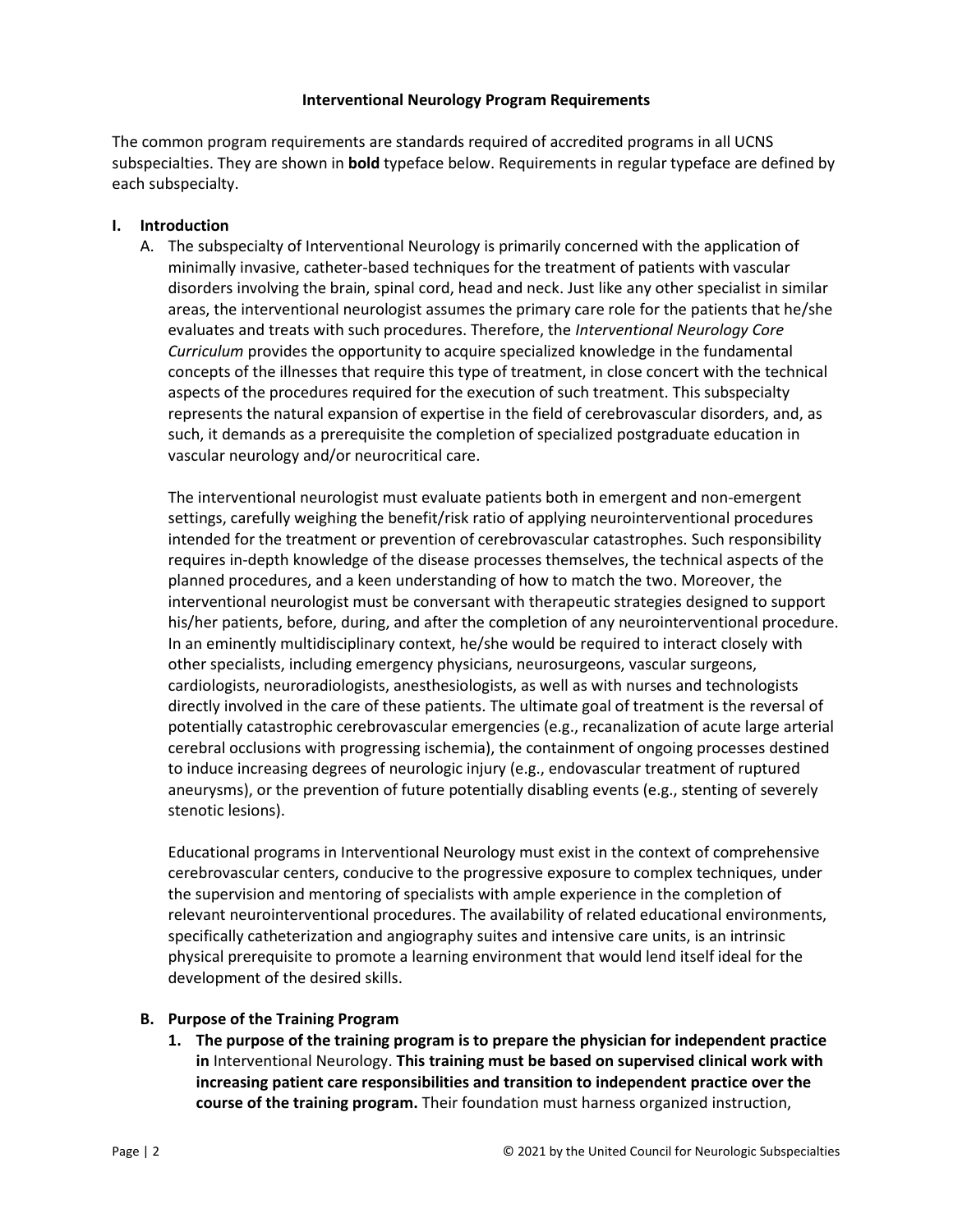exposure to relevant clinical material, and integration with applicable aspects of other disciplines.

- **2. The program must require its fellows to obtain competencies in the six core competency areas defined by the Accreditation Council for Graduate Medical Education (ACGME). It is the responsibility of the program to provide precise definitions of specific knowledge, skills, and behaviors, as well as educational opportunities in which the fellow must demonstrate competence in those areas. The program's curricular goals and objectives must correlate to the appropriate ACGME Core Competencies and global learning objectives.**
- **II. Institutional Support**

**There are three types of institutions that may comprise a program: 1) the sponsoring institution, which assumes ultimate responsibility for the program and is required of all programs, 2) the primary institution, which is the primary clinical training site and may or may not be the sponsoring institution, and 3) the participating institution, which provides required experience that cannot be obtained at the primary or sponsoring institutions.**

- **A. Sponsoring Institution**
	- **1. The sponsoring institution must be accredited by the ACGME or the Canadian Excellence in Residency Accreditation (CanERA), formerly the Royal College of Physicians and Surgeons of Canada (RCPSC), and meet the current ACGME Institutional Requirements or CanERA General Standards of Accreditation for Institutions with Residency Programs. This responsibility extends to fellow assignments at all primary and participating institutions. The sponsoring institution must be appropriately organized for the conduct of graduate medical education (GME) in a scholarly environment and must be committed to excellence in both medical education and patient care.**
	- **2. A letter demonstrating the sponsoring institution's responsibility for the program must be submitted. The letter must:**
		- **a. confirm sponsorship and oversight of the training program's GME activities,**
		- **b. state the sponsoring institution's commitment to training and education, which includes the resources provided by the sponsoring institution, the primary institution, and/or the departments that support the program director's fulfillment of his or her duties as described in these program requirements, and**
		- **c. be signed by the designated institution official of the institution as defined by ACGME or postgraduate dean as defined by CanERA.**
	- **3. Institutional support and oversight are further demonstrated by the required designated institution official/postgraduate dean signature on all program accreditation and reaccreditation applications and annual report submissions.**
- **B. Primary Institution**
	- **1. Assignments at the primary institution must be of sufficient duration to ensure a quality educational experience and must provide sufficient opportunity for continuity of care. The primary institution must demonstrate the ability to promote the overall program goals and support educational and peer activities.**
	- **2. A letter from the appropriate department chair(s) at the primary institution must be submitted. The letter must:**
		- **a. confirm the relationship of the primary institution to the program,**
		- **b. state the primary institution's commitment to training and education, and**
		- **c. list specific activities that will be undertaken, supported, and supervised at the primary institution.**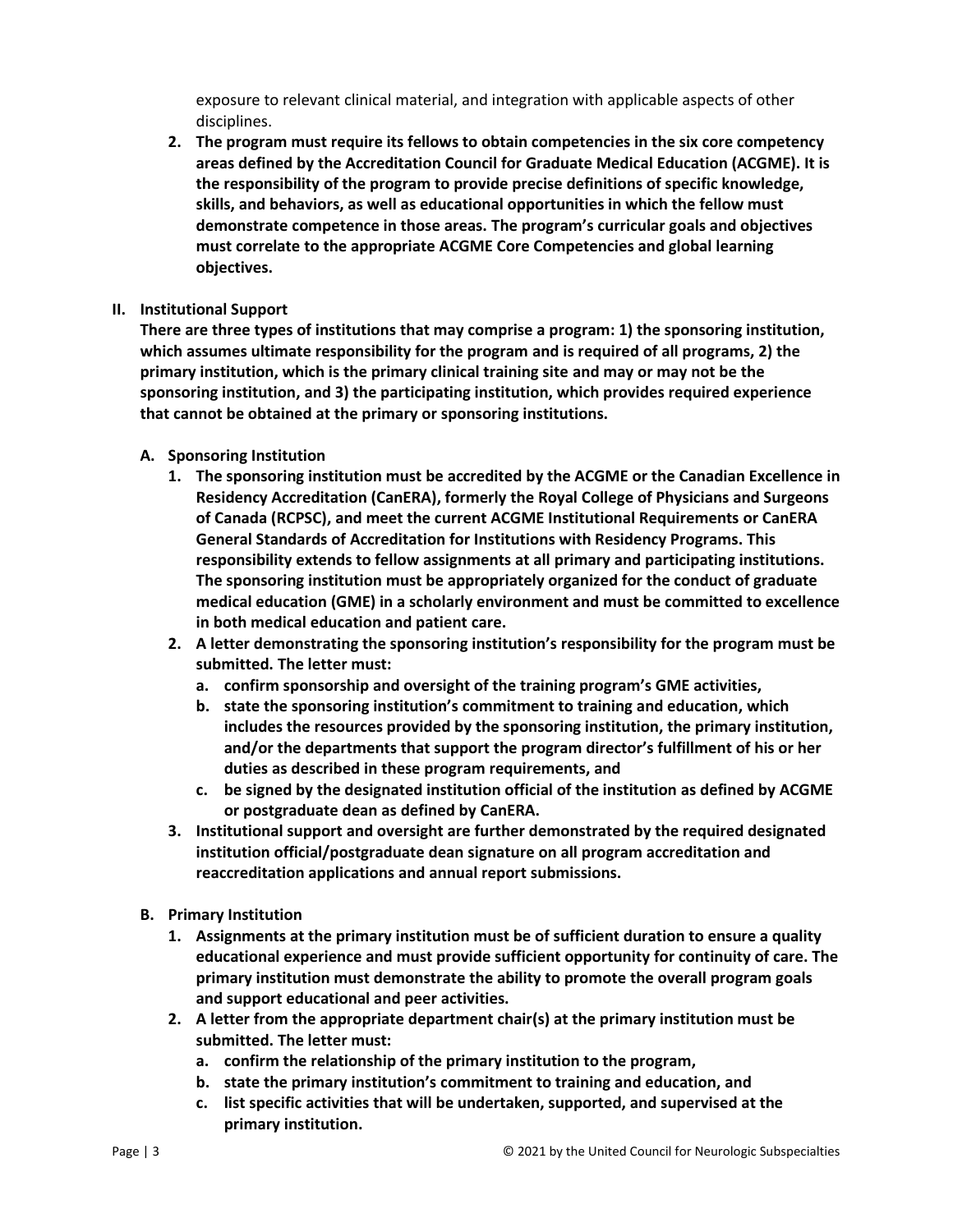- **C. Participating Institutions**
	- **1. Assignments to participating institutions must be based on a clear educational rationale, must have clearly stated learning objectives and activities, and should provide resources not otherwise available to the program. When multiple participating institutions are used, there should be assurance of the continuity of the educational experience.**
	- **2. Assignments at participating institutions must be of sufficient duration to ensure a quality educational experience and should provide sufficient opportunity for continuity of care. All participating institutions must demonstrate the ability to promote the overall program goals and support educational and peer activities.**
	- **3. If a participating institution is used, a participating institution letter must be submitted. The letter must:**
		- **a. confirm the relationship of the participating institution to the program,**
		- **b. state the participating institution's commitment to training and education,**
		- **c. list specific activities that will be undertaken, supported, and supervised at the participating institution, and**
		- **d. be signed by the appropriate official, e.g., department chair or medical director, of the participating institution.**
- **III. Facilities and Resources**
	- **A. Each program must demonstrate that it possesses the facilities and resources necessary to support a quality educational experience.**
		- **1. Additional professional, technical, and administrative personnel must be provided to adequately support the fellowship training program in attaining its educational and administrative goals.**
		- **2. In programs not situated in a department of neurology, evidence must be provided that demonstrates fellows have access to neurological services** including general, vascular, and critical care neurology as well as neurosurgical and neuroimaging support**.**
		- 3. There must be an adequate number and variety of patients with pathologic conditions amenable to treatment via neurointerventional procedures. Fellows must gain direct exposure to the most common conditions listed in Sections I and II of the *Interventional Neurology Core Curriculum.*
		- 4. There must be adequate space and equipment for the educational program, including meeting rooms, classrooms with audiovisual and other educational aids, office space for staff and fellows, and access to reference materials. The catheterization and angiography environment must contain the necessary radiographic equipment to perform complex neurointerventional procedures, as well as an optimal inventory of devices necessary for the completion of procedures listed in the core competencies.
		- 5. A dedicated neurointensive care environment that is sufficient to accommodate patients who require perioperative management, such as dedicated neurointensive care unit.

# **IV. Faculty**

**The faculty of accredited programs consists of: 1) the program director, 2) core faculty, and 3) other faculty. Core faculty are physicians who oversee clinical training in the subspecialty. The program director is considered a core faculty member when determining the fellow complement. Other faculty are physicians and other professionals determined by the Subspecialty to be necessary to deliver the program curriculum. The program director and faculty are responsible for the general administration of the program and for the establishment and maintenance of a stable educational environment. Adequate durations of appointments for the program director and core**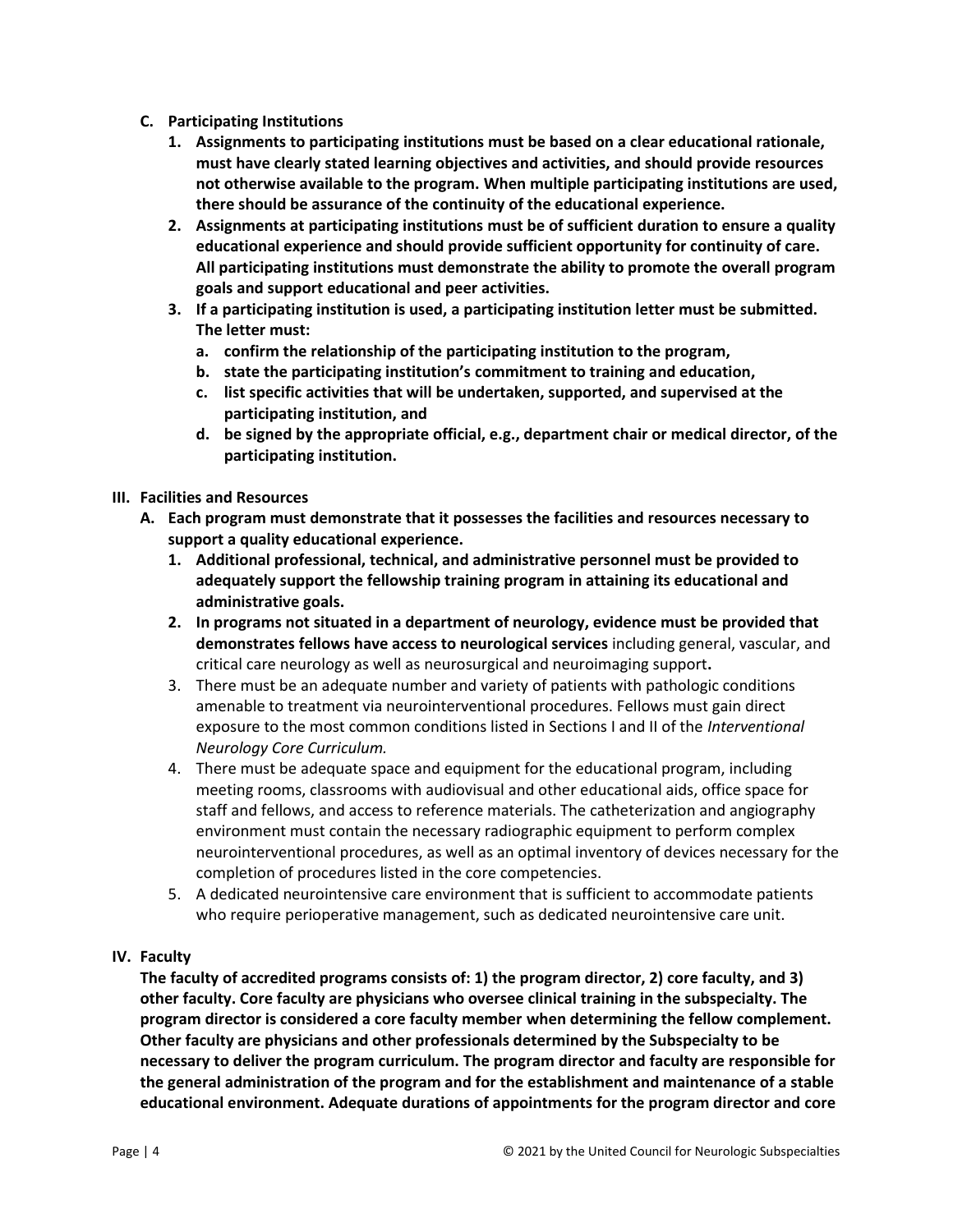**faculty members are essential for maintaining such an environment. The duration of appointment for the program director must provide for continuity of leadership.**

- **A. Program Director Qualifications**
	- **1. There must be a single program director responsible for the program. The person designated with this authority is accountable for the operation of the program and he or she should be a member of the faculty or medical staff of the primary institution.**
	- **2. The program director must:**
		- **a. possess requisite specialty expertise as well as documented educational and administrative abilities and experience in his or her field,**
		- **b. be certified by the American Board of Medical Specialties (ABMS), RCPSC,** American Osteopathic Association (AOA), **or College of Family Physicians of Canada (CFPC) in** neurology, neurosurgery, or neuroradiology with fellowship training in neuroendovascular medicine,
		- **c. possess a current, valid, unrestricted, and unqualified license to practice medicine in the state or province of the program,**
		- **d. if UCNS certification is offered in the subspecialty, be certified, and maintain certification, in** Interventional Neurology **by the UCNS,**
			- **i. New programs without a certified program director may apply for accreditation, as long as the application contains an attestation that the program director will become certified at the next available opportunity, which includes certification through the UCNS faculty diplomate pathway. The attestation must contain a statement that the program understands that should the program director fail to achieve certification, the program must immediately submit a program change request appointing an appropriately qualified program director.**
		- e. submit evidence of a minimum of 50% of clinical time in the practice of Interventional Neurology,
		- f. have the interest, authority, and time required to fulfill the teaching and administrative responsibilities to develop, implement, and achieve the educational goals of the training program, and
			- i. Examples should be submitted documenting the program director's prior experience teaching, lecturing, or writing on topics related to Interventional Neurology, as well as activities related to the organization and management of an educational program in Interventional Neurology.
		- g. maintain continuing education in vascular and Interventional Neurology,
		- h. demonstrate a commitment to the principles and practices of educational theory and methodologies.
- **B. Program Director Responsibilities**
	- **1. The program director must:**
		- **a. oversee and organize the activities of the educational program in all institutions participating in the program including selecting and supervising the faculty and other program personnel at each institution, and monitoring appropriate fellow supervision and evaluation at all institutions used by the program,**
		- **b. prepare accurate statistical and narrative descriptions of the program as requested by the UCNS, as well as update the program and fellow records annually,**
		- **c. ensure the implementation of fair policies and procedures, as established by the sponsoring institution, to address fellow grievances and due process in compliance with the ACGME's or CanERA's institutional requirements,**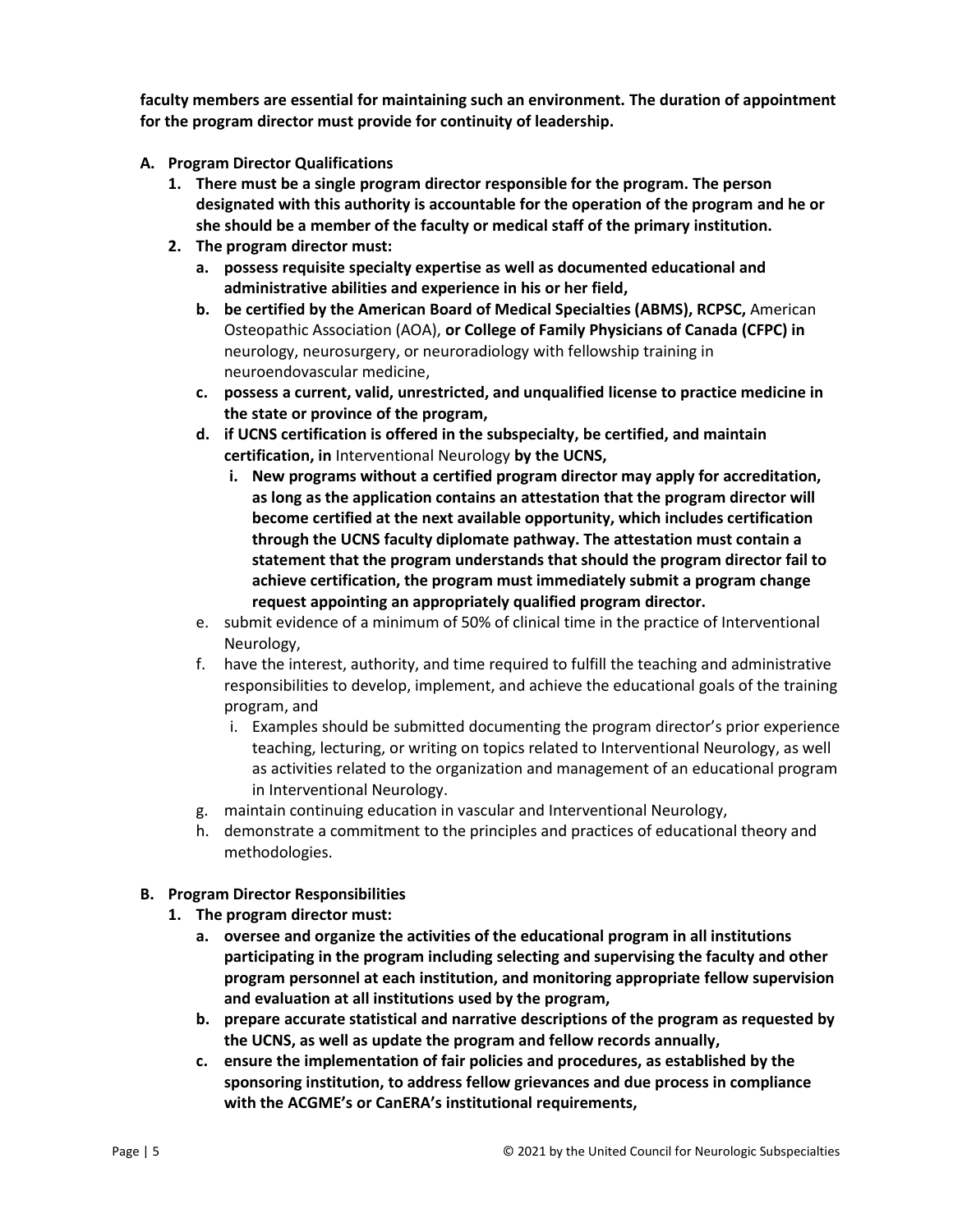- **d. monitor fellow stress, including mental or emotional conditions inhibiting performance or learning, and drug- or alcohol-related dysfunction, and**
- **e. obtain prior approval of the UCNS for changes in the program that may significantly alter the educational experience of the fellows. Upon review of a proposal for a program change, the UCNS may determine that additional oversight or a site visit is necessary. Examples of changes that must be reported include: 1) change in the program director,**
	- **2) the addition or deletion of sponsoring, primary, or participating institution(s),**
	- **3) change in the number of approved fellows, and**
	- **4) change in the format of the educational program.**
- 2. The program director is also responsible for selecting fellows in accordance with institutional and departmental policies and procedures.
- 3. The program director must function as one of the primary practitioners of Interventional Neurology within the institution.

# **C. Core Faculty Qualifications**

- **1. Each core faculty member must:** 
	- **a. possess requisite specialty expertise as well as documented educational and administrative abilities and experience in his or her field,**
	- **b. be currently certified by the ABMS, RCPSC,** AOA, **or CFPC in** neurology, neurosurgery, or neuroradiology with fellowship training in neuroendovascular medicine,
	- **c. possess a current, valid, unrestricted, and unqualified license to practice medicine in the state or province of the program,**
	- **d. be appointed in good standing to the faculty of an institution participating in the program, and**
	- e. possess UCNS certification, be eligible for certification, or possess equivalent qualifications in Interventional Neurology.
- **2. The core faculty must include at least one neurologist. The neurologist may also be the program director.**
- **D. Core Faculty Responsibilities**
	- **1. There must be a sufficient number of core faculty members with documented qualifications at each institution participating in the program to instruct and adequately supervise all fellows in the program.**
	- **2. Core faculty members must:**
		- **a. devote sufficient time to the educational program to fulfill their supervisory and teaching responsibilities,**
		- **b. evaluate the fellows they supervise in a timely manner, and**
		- **c. demonstrate a strong interest in the education of fellows, demonstrate competence in both clinical care and teaching abilities, support the goals and objectives of the educational program, and demonstrate commitment to their own continuing medical education by participating in scholarly activities.**
	- 3. The faculty must function as a team of physicians providing full-time around-the-clock coverage for neurointerventional procedures to this specific population of cerebrovascular patients. As such, a minimum of two core faculty members will be required for every educational and training program.
	- 4. At each institution, there must be a sufficient number of faculty with documented qualifications to adequately instruct and supervise all fellows in the program.
- E. Other Faculty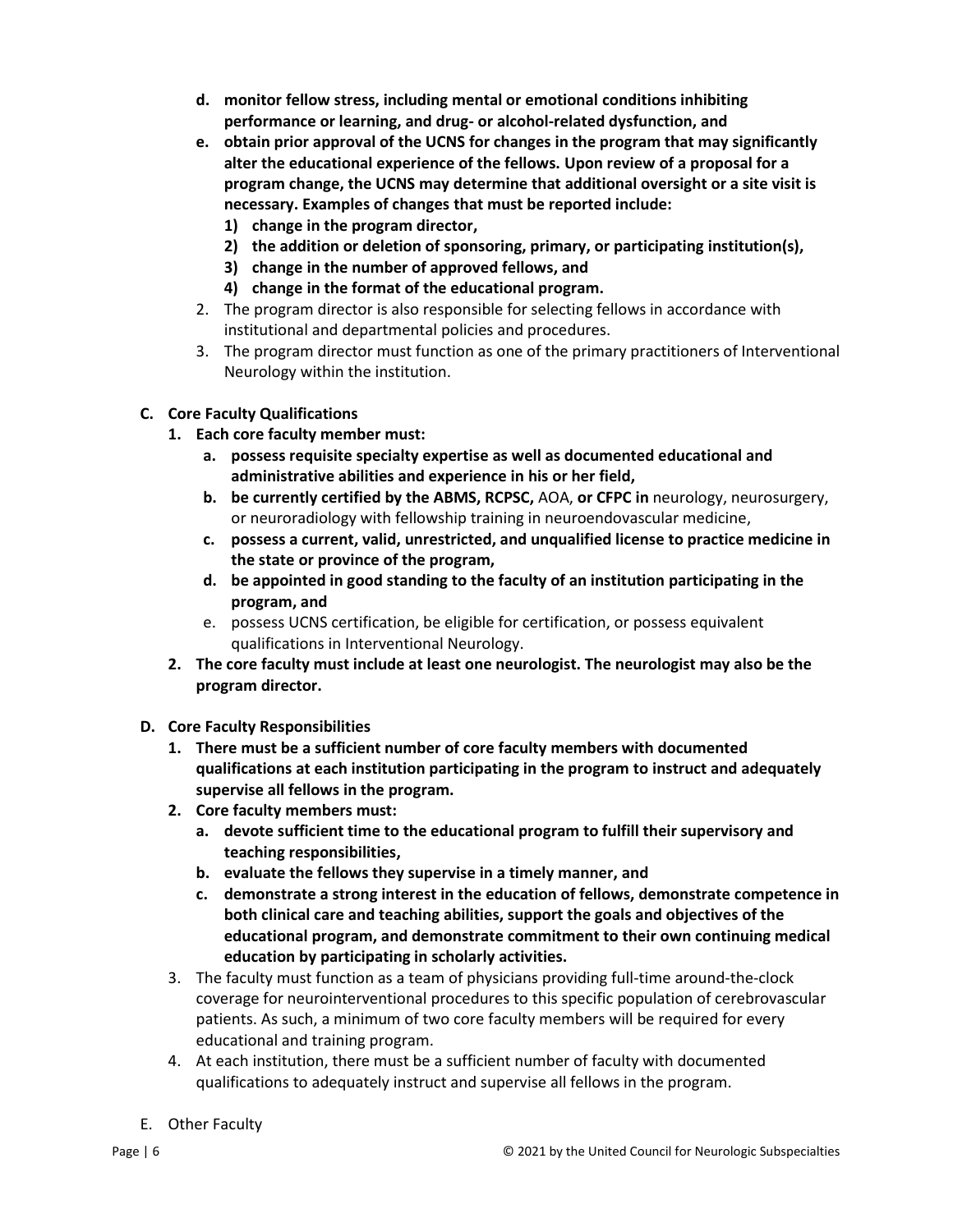Educational and training programs in Interventional Neurology should take advantage of the institution's specialists in other relevant disciplines. As such, fellows should constantly interact with colleagues in neurosurgery, critical care, emergency medicine, cardiology, anesthesiology, vascular surgery, hematology, among others. Such interactions are desirable in order to round up the education of the fellow, while providing perspective on conditions and techniques that are relevant for the practice of Interventional Neurology.

# **V. Fellow Appointment**

- **A. Duration of Training**
	- **1. Fellowship programs must be no less than** 24 months dedicated to Interventional Neurology. **At least 80% of the fellow's time must be spent in supervised training activities in the practice of** Interventional Neurology**, including didactic and clinical education specific to the subspecialty, electives, and scholarly activities. Flexible Fellowships**
		- **a. Programs may offer flexible fellowships for a variety of reasons, including, but not limited to: combined clinical/research fellowships or to allow fellows opportunities for work/life balance. Programs that combine clinical and research training (clinicianscientist fellowship program) may be up to 36 months in duration for a one-year program and 48 months for a two-year program. At least** 24 **full months of this extended-program period must be spent in patient-oriented** Interventional Neurology **clinical, educational, and scholarly activity, the distribution of which across this extended period is at the program's discretion.**
- **B. Fellow Eligibility**
	- **1. The fellow must possess a current valid and unrestricted license to practice medicine in the United States or its territories or Canada.**
	- **2. The fellow must be a graduate of a residency program in neurology** who completed a oneyear vascular neurology program or a two-year Neurocritical Care fellowship**,** neurosurgery, or radiology who have completed a one-year neuroradiology fellowship **accredited by the ACGME,** UCNS, **RCPSC, or CanERA.**
	- **3. The fellow must be board certified or eligible for certification by the ABMS, RCPSC,** AOA, **or CFPC in** neurology, neurosurgery, or neuroradiology**.**
- **C. Fellow Complement**

**The fellow complement is the number of fellows allowed to be enrolled in the program at any given time, e.g., across all training years.** 

- **1. There must be at least 1** UCNS-certified **core faculty member(s) for every 1** active **fellow(s),**  and no less than two faculty members as defined under IV.D.3.
- **D. Appointment of Fellows and Other Students**
	- **1. The appointment of fellows who do not meet the eligibility criteria above must not dilute or detract from the educational opportunities of regularly appointed** Interventional Neurology **fellows. Programs must include these fellows in all reports submitted to UCNS to demonstrate compliance with the approved fellow complement. Fellows who are enrolled without meeting the eligibility criteria must be notified that they may not apply for UCNS certification examinations as graduates of an accredited program.**
- **VI. Educational Program**
	- **A. Role of the Program Director and Faculty**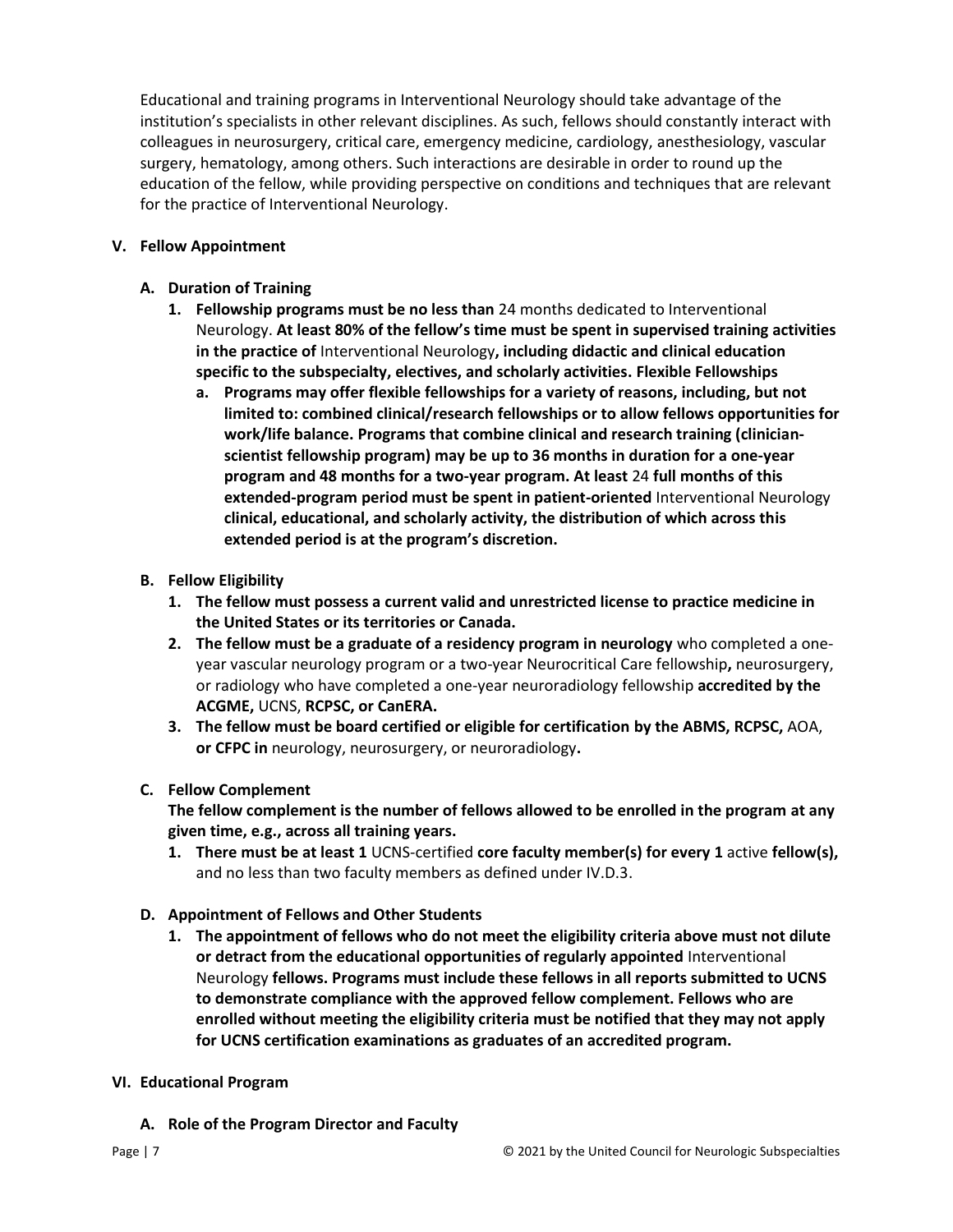- **1. The program director, with assistance of the faculty, is responsible for developing and implementing the academic and clinical program of fellow education by:**
	- **a. preparing a written statement to be distributed to fellows and faculty and reviewed with fellows prior to assignment, which outlines the educational goals and objectives of the program with respect to the knowledge, skills, and other attributes to be demonstrated by fellows for the entire fellowship and on each major assignment and each level of the program,**
	- **b. preparing and implementing a comprehensive, well-organized, and effective curriculum, both academic and clinical, which includes the presentation of core specialty knowledge supplemented by the addition of current information, and**
	- **c. providing fellows with direct experience in progressive responsibility for patient management.**
		- 1. Criteria must be established to evaluate and document procedural competencies. This should include, but not limited to, how the training is conducted, the minimum number of directly observed procedures, and those conducted under supervision, prior to the mentor approving independent practice.

# **B. Competencies**

- **1. A fellowship program must require that its fellows obtain competence in the AGCME Core Competencies to the level expected of a new practitioner in the subspecialty. Programs must define the specific and unique learning objectives in the area including the knowledge, skills, and behaviors required and provide educational experiences as needed in order for their fellows to demonstrate the core competencies.**
- **2. The program must use the ACGME Core Competencies to develop competency-based goals and objectives for all educational experiences during the period of fellowship training in** Interventional Neurology**.**
- **C. Didactic Components**
	- **1. The program must include structured, fellow-specific educational experiences such as rounds, conferences, case presentations, lectures, and seminars that complement the clinical and self-directed educational opportunities. Together, various educational experiences must facilitate the fellow's mastery of the core content areas and foster the competencies as described above.**
	- 2. Fellows must regularly attend seminars and conferences in neurology, neurosurgery, and radiology, with emphasis on neuroradiology, specifically those with an emphasis in cerebrovascular pathology and neurointerventional procedures. Additional didactic exposure may be desirable in vascular neuropathology, neuroradiology, Neuroimaging, and neuroepidemiology. Regularly scheduled lectures in research methodology and analysis are very desirable. It is imperative that the fellows also learn about major developments in the basic and clinical sciences relevant to neurointerventional procedures, as well as that they attend national and international meetings where research is present. Overall, all the elements of the *Interventional Neurology Core Curriculum* must be covered in one form or another.

# **D. Clinical Components**

1. **The fellow's clinical experience must be spent in supervised activities related to the care of patients with** cerebrovascular disorders for whom neurointerventional procedures are either an option or the sole form of treatment**. Clinical experiences may include all training relevant to** Interventional Neurology, **including lectures and individual didactic experiences and journal clubs emphasizing clinical matters.**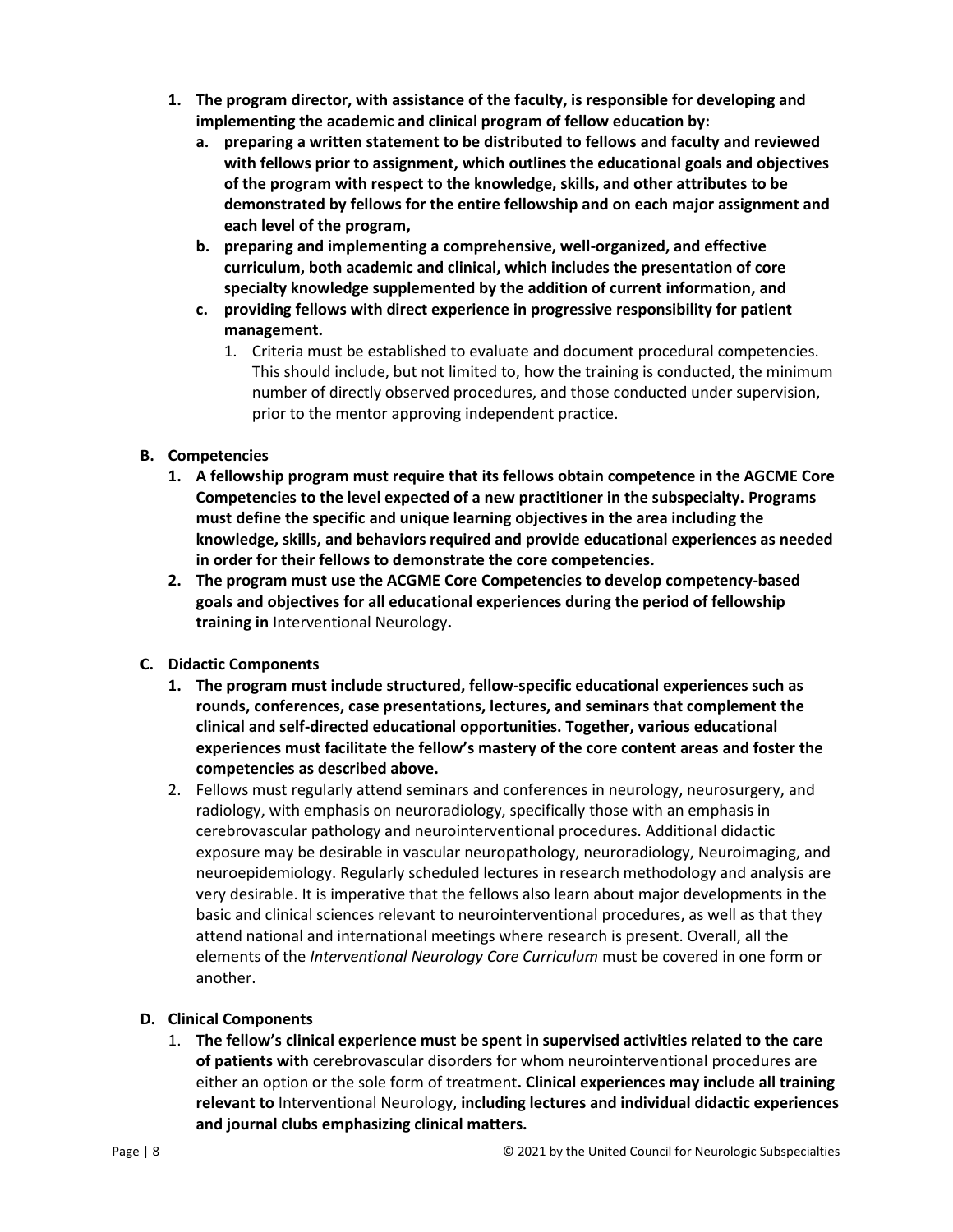- 2. For each 24 months of education and training, fellows must complete at least 9 of those months while "on service" providing direct care relevant to neuro-interventional procedures in each year. The latter includes preprocedural evaluation and patient selection, procedural technical participation, and post-procedural management.
- 3. During the educational and training program, fellows are expected to complete, under supervision, a minimum of 200 diagnostic angiographic procedures (including both cerebral and spinal), and a minimum of 200 therapeutic procedures (including both cerebral and spinal.
	- a. 50 acute ischemic stroke treatments
	- b. 50 intracranial embolizations including aneurysm, arteriovenous malformation, arteriovenous fistula, tumor, subdural hematoma treatments with at least 10 ruptured aneurysm treatments.
	- c. 25 intracranial or extracranial stent placements (at least 5 in each category and may include stents or flow diverters for aneurysms)
	- d. 10 extracranial embolizations including trauma, epistaxis, etc.
	- e. 3 spinal angiograms and/or embolizations
- 4. In addition to procedural responsibilities, outpatient consultation of patients referred for possible neurointerventional procedures, as well as outpatient follow-up of those previously treated should also be part of the program.
- **E. Scholarly Activities**
	- **1. The responsibility for establishing and maintaining an environment of inquiry and scholarship rests with the faculty. Both faculty and fellows must participate actively in some form of scholarly activity. Scholarship is defined as activities unrelated to the specific care of patients, which includes scholarship pertaining to research, writing review papers, giving research-based lectures and participating in research-oriented journal clubs.**
	- **2. There must be adequate resources for scholarly activities for faculty and fellows.** The program must include sufficient space, equipment, and computer resources to support scholarly activities. Access to statistical support and data analysis infrastructure must also be available.
- **F. Fellow Supervision, Clinical Experience and Education, and Well-Being**

**Providing fellows with a sound academic and clinical education must be carefully planned and balanced with concerns for patient safety and fellow well-being. Each program must ensure that the learning objectives of the program are not compromised by excessive reliance on fellows to fulfill service obligations. Didactic and clinical education defined by the program requirements must have priority in the allotment of a fellow's time and energy.**

- **1. Fellow Supervision**
	- **a. All patient care required by the program requirements must be supervised by qualified faculty. The program director must ensure, direct, and document adequate supervision of fellows at all times. Fellows must be provided with rapid, reliable systems for communicating with supervising faculty.**
	- **b. Faculty schedules must be structured to provide fellows with continuous supervision and consultation.**
	- **c. Faculty and fellows must be educated about and meet ACGME or CanERA requirements concerning faculty and fellow well-being and fatigue mitigation.**
- **2. Clinical Experience and Education and Well-Being**
	- **a. Clinical assignments must recognize that the faculty and fellows collectively have responsibility for the safety and welfare of patients. Fellow clinical experience and**